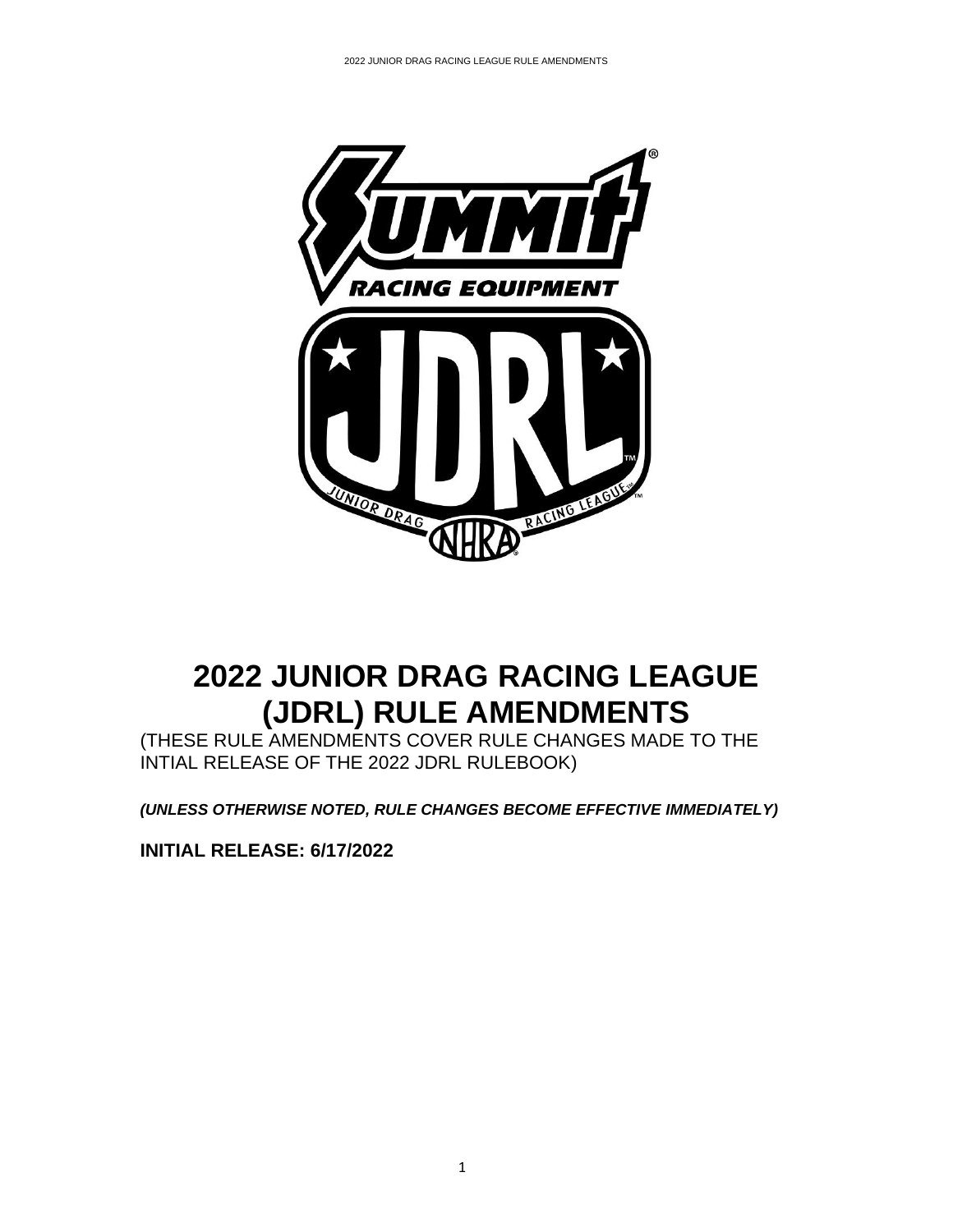# **TABLE OF CONTENTS**

## **JDRL RULE AMENDMENTS**

## **Note:**

Yellow highlights indicate the most recent updates.

Rulebook Additions are **Blue underline** 

Deletions are Red strikethrough

| JR. DRAGSTER RULES AND REGULATIONS, CLASS DESIGNATIONS, |  |  |
|---------------------------------------------------------|--|--|
|                                                         |  |  |
|                                                         |  |  |
|                                                         |  |  |

| JR. DRAGSTER RULES AND REGULATIONS, CLASS DESIGNATIONS, |  |  |
|---------------------------------------------------------|--|--|
|                                                         |  |  |